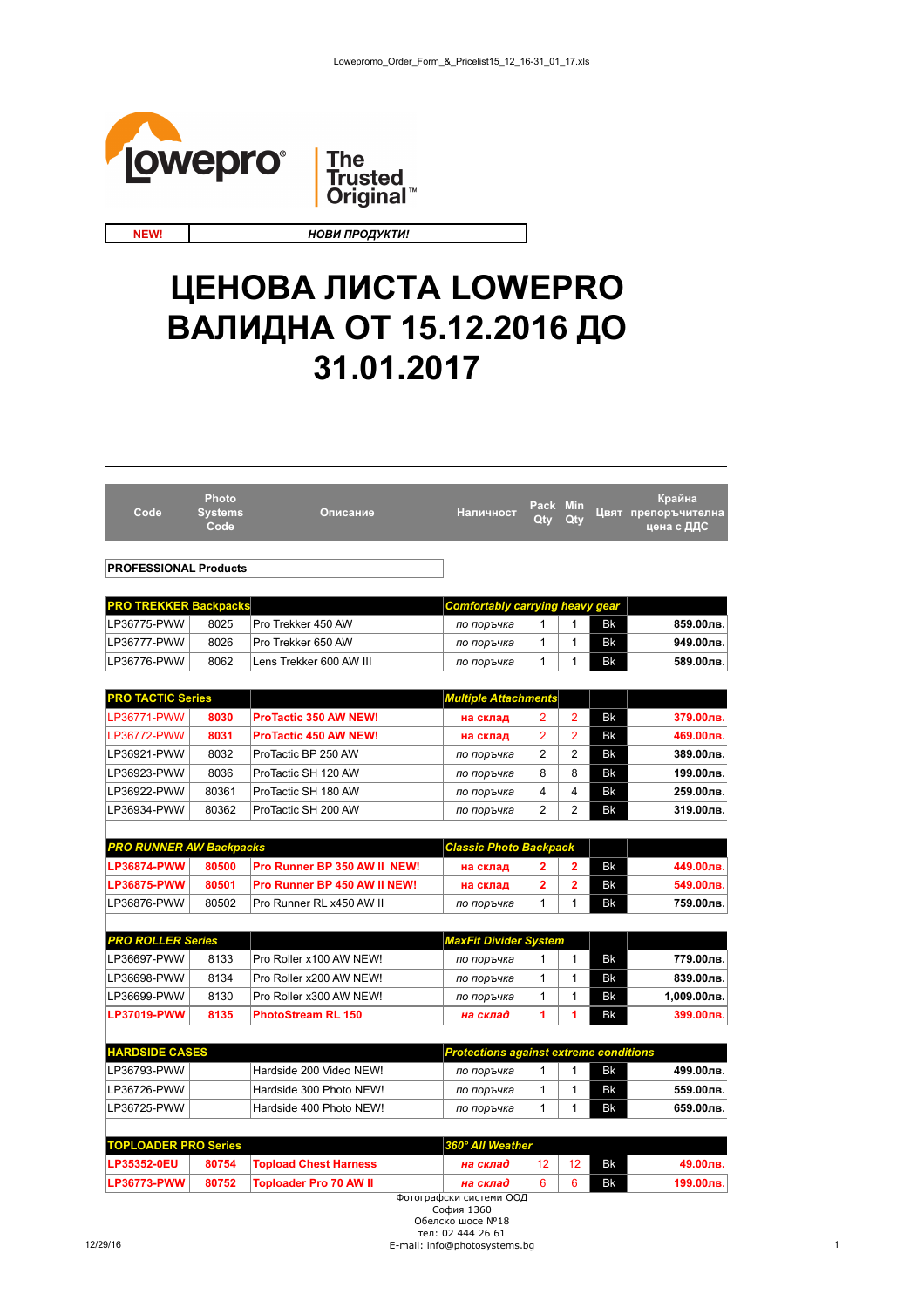| Code                                     | <b>Photo</b><br><b>Systems</b> | Описание                                        | Наличност               | Pack     | <b>Min</b>     |    | Крайна<br>Цвят препоръчителна                   |
|------------------------------------------|--------------------------------|-------------------------------------------------|-------------------------|----------|----------------|----|-------------------------------------------------|
|                                          | Code                           |                                                 |                         | Qty      | Qty            |    | цена с ДДС                                      |
| <b>LP36774-PWW</b>                       | 80753                          | <b>Toploader Pro 75 AW II</b>                   | на склад                | 6        | 6              | Bk | 219.00лв.                                       |
|                                          |                                |                                                 |                         |          |                |    |                                                 |
| <b>MAGNUM AW Shoulder Bags</b>           |                                |                                                 | <b>The Organizer</b>    |          |                |    |                                                 |
| LP36053-PEU                              | 81441                          | Magnum 200 AW                                   | по поръчка              | 2        | 2              | Bk | 459.00лв.                                       |
| LP36054-PEU                              | 81442                          | Magnum 400 AW                                   | по поръчка              | 2        | 2              | Bk | 609.00лв.                                       |
| LP36055-PEU                              | 81443                          | Magnum 650 AW                                   | по поръчка              | 1        | 1              | Bk | 779.00лв.                                       |
|                                          |                                |                                                 |                         |          |                |    |                                                 |
|                                          |                                | <b>S&amp;F SERIES - MODULAR CARRYING SYSTEM</b> | <b>High Flexibility</b> |          |                |    |                                                 |
| LP36286-BEU                              | 82718                          | S&F Technical Vest (S/M)                        | по поръчка              | 12       | 12             | Bk | 269.00лв.                                       |
| LP36287-BEU                              | 82719                          | S&F Technical Vest (L/XL)                       | по поръчка              | 12       | 12             | Bk | 269.00лв.                                       |
| LP36282-BEU                              | 82714                          | S&F Technical Harness                           | по поръчка              | 12       | 12             | Bk | 129.00лв.                                       |
| LP36284-0EU<br>LP36285-0EU               | 82716<br>82717                 | S&F Deluxe Technical Belt (S/M)                 | по поръчка              | 12<br>12 | 12<br>12       | Bk | 119.00лв.<br>119.00лв.                          |
| LP36283-0EU                              | 82715                          | S&F Deluxe Technical Belt (L/XL)                | по поръчка              | 12       | 12             | Bk | 119.00лв.                                       |
|                                          |                                | <b>S&amp;F Light Utility Belt</b>               | на склад                |          |                | Bk |                                                 |
| LP36446-0EU                              | 82723<br>82707                 | <b>S&amp;F Lens Exchange Case 100 AW</b>        | на склад                | 6        | 6              | Bk | 99.00лв.                                        |
| LP36260-0EU                              |                                | <b>S&amp;F Lens Exchange Case 200 AW</b>        | на склад                | 6        | 6              | Bk | 99.00лв.                                        |
| LP36257-0EU                              | 82704                          | S&F Slim Lens Pouch 55 AW                       | по поръчка              | 12       | 12             | Bk | 109.00лв.                                       |
| LP36258-0EU                              | 82705                          | S&F Slim Lens Pouch 75 AW                       | по поръчка              | 12       | 12             | Bk | 119.00лв.                                       |
| LP36276-0EU                              | 82709                          | <b>S&amp;F Quick Flex Pouch 55 AW</b>           | на склад                | 12       | 12             | Bk | 49.00лв.                                        |
| LP36277-0EU                              | 82710                          | S&F Quick Flex Pouch 75 AW                      | по поръчка              | 12       | 12             | Bk | 130.00лв.                                       |
| LP36279-0EU                              | 82712                          | S&F Utility Bag 100 AW                          | по поръчка              | 12       | 12             | Bk | 129.00лв.                                       |
| LP36259-0EU                              | 82706                          | <b>S&amp;F Filter Pouch 100</b>                 | на склад                | 24       | 24             | Bk | 79.00лв.                                        |
| LP36256-0WW                              | 82703                          | S&F Bottle Pouch                                | по поръчка              | 24       | 24             | Bk | 49.00лв.                                        |
| LP36254-0EU                              | 82701                          | <b>S&amp;F Phone Case 20</b>                    | на склад                | 36       | 36             | Bk | 29.00лв.                                        |
| LP36255-0EU                              | 82702                          | S&F Memory Wallet 20                            | по поръчка              | 72       | 72             | Bk | 49.00лв.                                        |
| <b>LENS CASES</b>                        |                                |                                                 | <b>Adding Capacity</b>  |          |                |    |                                                 |
|                                          |                                |                                                 |                         |          |                |    |                                                 |
|                                          |                                |                                                 |                         |          |                |    |                                                 |
| LP36302-0EU                              | 82502                          | Lens Case 9 x 9cm                               | на склад                | 18       | 6              | Bk | 49.00лв.                                        |
| LP36303-0EU                              | 82503                          | Lens Case 9 x 13cm                              | на склад                | 18       | 6              | Bk | 53.00лв.                                        |
| LP36304-0EU                              | 82504                          | Lens Case 11 x 11cm                             | на склад                | 12       | 6              | Bk | 55.00лв.                                        |
| LP36305-0EU                              | 82505                          | Lens Case 11 x 14cm                             | на склад                | 12       | 6              | Bk | 79.00лв.                                        |
| <b>LP36306-PEU</b>                       | 82506                          | Lens Case 11 x 26cm                             | на склад                | 6        | 3              | Bk | 80.00лв.                                        |
| <b>LP36307-PEU</b>                       | 82507                          | Lens Case 13 x 32cm                             | на склад                | 4        | $\overline{2}$ | Bk | 125.00лв.                                       |
|                                          |                                |                                                 |                         |          |                |    |                                                 |
| <b>LENS CASES</b>                        | <b>NEW!</b>                    |                                                 | <b>Adding Capacity</b>  |          |                |    |                                                 |
| LP36977-0WW                              | 82508                          | Lens Case 7 x 8cm                               | на склад                | 18       | 6              | Bk | 39.00лв.                                        |
| LP36978-0WW<br>LP36979-0WW               | 82509                          | Lens Case 8 x 12cm                              | на склад                | 18       | 6              | Bk | 43.00лв.                                        |
|                                          | 82510                          | Lens Case 9 x 16cm                              | на склад                | 18       | 6              | Bk | 63.00лв.                                        |
| LP36980-0WW                              | 82511                          | Lens Case 11 x 18cm                             | на склад                | 12       | 6              | Bk |                                                 |
| <b>OUTDOOR Products</b>                  |                                |                                                 |                         |          |                |    |                                                 |
|                                          |                                |                                                 |                         |          |                |    |                                                 |
| <b>WHISTLER Series NEW!</b>              |                                |                                                 | <b>NEW!</b>             |          |                |    |                                                 |
| <b>LP36896-PWW</b>                       | 8260                           | Whistler BP 350 AW (Grey)                       | на склад                | 2        | 2              | Gr |                                                 |
| LP36897-PWW                              | 8261                           | Whistler BP 450 AW (Grey)                       | на склад                | 2        | 2              | Gr | 769.00лв.                                       |
|                                          |                                |                                                 |                         |          |                |    |                                                 |
| DRYZONE - WATERPROOF BACKPACKS           |                                |                                                 | For special protection  |          |                |    |                                                 |
| LP20080-PEF                              | 80112                          | DryZone 200                                     | по поръчка              | 2        | 2              | Y  | 1,059.00лв.                                     |
| LP36578-PWW                              | 80111                          | DryZone Backpack 40L                            | по поръчка              | 2        | 2              | Y  | 629.00лв.                                       |
| LP36579-PWW                              | 80113                          | DryZone Duffle Bag 20L                          | по поръчка              | 2        | 2              | Y  |                                                 |
|                                          |                                |                                                 |                         |          |                |    | 349.00лв.                                       |
| <b>PHOTO SPORTS - Lightweight Series</b> |                                |                                                 | <b>All Weather</b>      |          |                |    |                                                 |
| <b>LP36354-PEU</b>                       | 8501                           | Photo Sport 200 AW                              | на склад                | 2        | 2              | Or |                                                 |
| LP36352-PEU                              | 8503                           | <b>Photo Sport Sling 100 AW</b>                 | на склад                | 2        | 2              | Or | 89.00лв.<br>629.00лв.<br>249.00лв.<br>149.00лв. |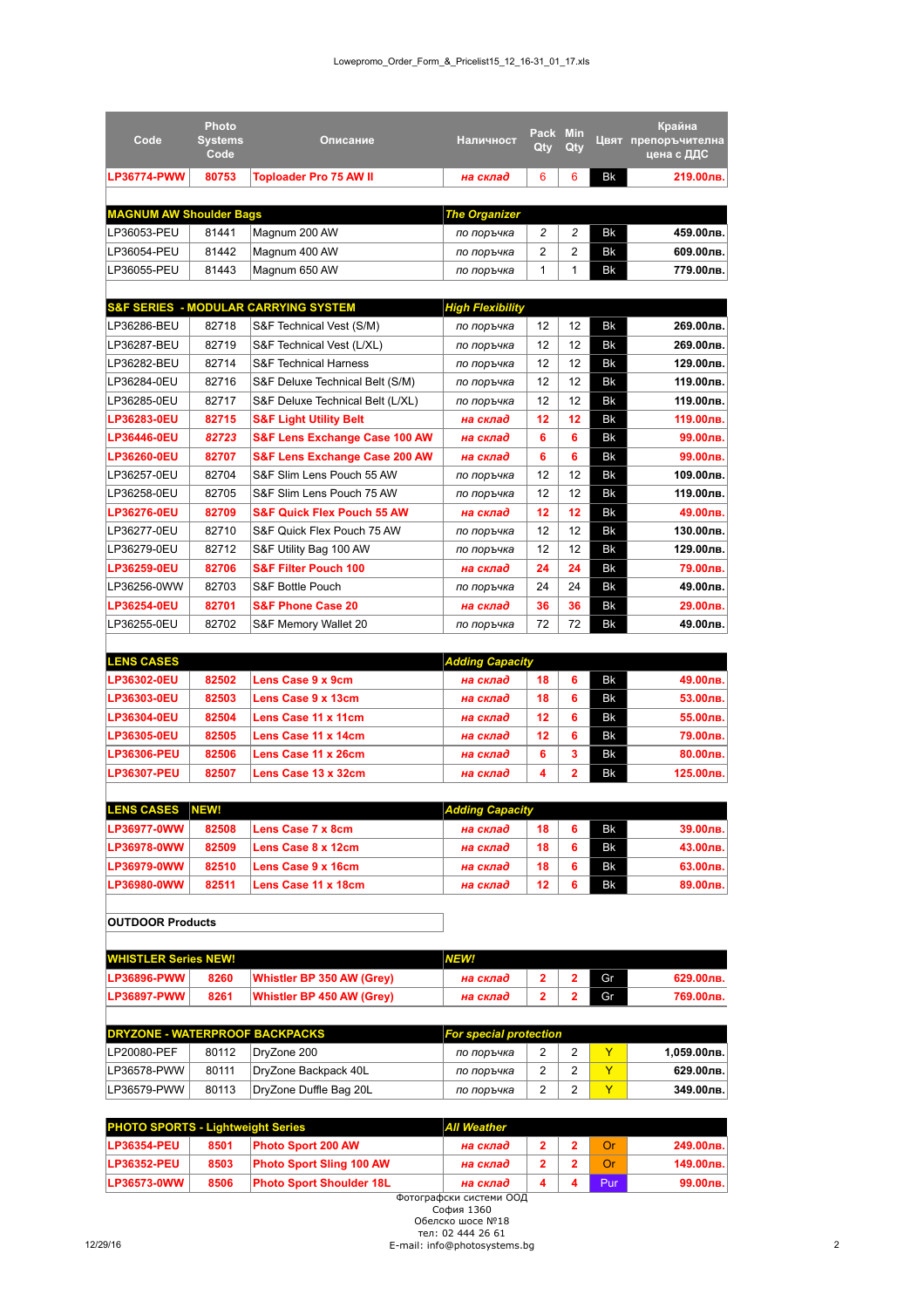| Code                 | <b>Photo</b><br><b>Systems</b><br>Code | Описание                                      | Наличност  | Pack Min<br>Qty | Qty            |                | Крайна<br>Цвят препоръчителна<br>цена с ДДС |
|----------------------|----------------------------------------|-----------------------------------------------|------------|-----------------|----------------|----------------|---------------------------------------------|
|                      |                                        |                                               |            |                 |                |                |                                             |
| <b>FLIPSIDE TREK</b> |                                        |                                               |            |                 |                |                |                                             |
| <b>LP37014-PWW</b>   | 8262                                   | Flipside Trek BP 250 AW (Grey/Gree            | на склад   | $\overline{2}$  | $\overline{2}$ | Gr             | 279.00лв.                                   |
| <b>LP37015-PWW</b>   | 82621                                  | Flipside Trek BP 350 AW (Grey/Gree            | на склад   | $\overline{2}$  | $\overline{2}$ | Gr             | 309.00лв.                                   |
| <b>LP37016-PWW</b>   | 8263                                   | Flipside Trek BP 450 AW (Grey/Gree            | на склад   | $\overline{2}$  | 2              | Gr             | 369.00лв.                                   |
|                      |                                        |                                               |            |                 |                |                |                                             |
|                      |                                        | <b>PHOTO SPORTS - Lightweight Series NEW!</b> |            |                 |                |                |                                             |
| <b>LP36888-PWW</b>   | 8507                                   | Photo Sport BP 200 AW II                      | на склад   | $\overline{2}$  | $\mathbf{2}$   | <b>Bk</b>      | 319.00лв.                                   |
| <b>LP36889-PWW</b>   | 85071                                  | Photo Sport BP 200 AW II                      | по поръчка | $\overline{2}$  | $\overline{2}$ | B <sub>l</sub> | 319.00лв.                                   |
| LP36890-PWW          | 8508                                   | Photo Sport BP 300 AW II                      | на склад   | $\overline{2}$  | 2              | <b>Bk</b>      | 379.00лв.                                   |
| <b>LP36891-PWW</b>   | 85081                                  | <b>Photo Sport BP 300 AW II</b>               | по поръчка | $\overline{2}$  | 2              | B <sub>l</sub> | 379.00лв.                                   |
|                      |                                        |                                               |            |                 |                |                |                                             |

| <b>FLIPSIDE Backpacks</b> |       |                        |            |   |           |           |
|---------------------------|-------|------------------------|------------|---|-----------|-----------|
| LP35182-PEU               | 80521 | Flipside 200           | по поръчка | 6 | <b>Bk</b> | 219.00лв. |
| <b>LP35185-PEU</b>        | 80531 | <b>Flipside 300</b>    | на склад   |   | <b>Bk</b> | 239.00лв. |
| <b>LP35271-PEU</b>        | 80541 | <b>Flipside 400 AW</b> | на склад   |   | <b>Bk</b> | 309.00лв. |
| LP36412-PWW               | 8055  | Flipside 500 AW        | по поръчка |   | <b>Bk</b> | 399.00лв. |

| <b>PHOTO HATCHBACK II</b> |       | NEW!                                |          | <b>EveryDay Backpack</b> |  |           |           |
|---------------------------|-------|-------------------------------------|----------|--------------------------|--|-----------|-----------|
| <b>ILP36955-PWW</b>       | 87214 | <b>Photo Hatchback BP 150 AW II</b> | на склад |                          |  | <b>Bk</b> | 179.00лв. |
| <b>LP36956-PWW</b>        | 87215 | <b>Photo Hatchback BP 150 AW II</b> | на склад |                          |  | BI        | 179.00лв. |
| <b>ILP36957-PWW</b>       | 87216 | <b>Photo Hatchback BP 250 AW II</b> | на склад |                          |  | <b>Bk</b> | 199.00лв. |
| <b>ILP36958-PWW</b>       | 87217 | <b>Photo Hatchback BP 250 AW II</b> | на склад |                          |  | BI        | 199.00лв. |

| <b>OPTICS - Iconic Product Category</b> |  | <b>All Weather</b>       |          |  |  |  |           |  |  |
|-----------------------------------------|--|--------------------------|----------|--|--|--|-----------|--|--|
| <b>LP36359-PEU</b>                      |  | 8601 Scope Travel 200 AW | на склад |  |  |  | 179.00лв. |  |  |

| <b>APEX Shoulder Bags</b> |       | <b>All Weather</b> |            |    |    |           |             |
|---------------------------|-------|--------------------|------------|----|----|-----------|-------------|
| LP34992-0EU               | 83261 | Apex 100 AW        | по поръчка | 27 |    | <b>Bk</b> | 79.00лв.    |
| LP34994-0EU               | 83271 | Apex 110 AW        | на склад   | 18 | 18 | <b>Bk</b> | 89.00лв.    |
| LP34996-0EU               | 83281 | Apex 120 AW        | на склад   | 12 | 12 | <b>Bk</b> | $95.00$ лв. |
| LP34998-0EU               | 83291 | Apex 140 AW        | на склад   | 12 | 12 | <b>Bk</b> | 105.00лв.   |

| <b>NOVA Shoulder Bags</b> |        | <b>All Weather</b> |            |    |         |           |           |
|---------------------------|--------|--------------------|------------|----|---------|-----------|-----------|
| <b>LP35244-PEU</b>        | 816801 | Nova 140 AW        | на склад   | 12 | $12 \,$ | Bk        | 99.00лв.  |
| <b>LP35248-PEU</b>        | 816811 | Nova 160 AW        | на склад   |    |         | <b>Bk</b> | 119.00лв. |
| <b>LP35252-PEU</b>        | 816821 | Nova 170 AW        | на склад   |    |         | <b>Bk</b> | 129.00лв. |
| LP35256-PEU               | 816831 | Nova 180 AW        | по поръчка |    |         | <b>Bk</b> | 165.00лв. |

| <b>NOVA SPORT Shoulder Bags</b> |  | All Weather                                        |                                        |  |  |  |          |
|---------------------------------|--|----------------------------------------------------|----------------------------------------|--|--|--|----------|
|                                 |  | LP36613-PWW   816912 Nova Sport 7L AW (Pepper Red) | на склад $\vert$ 12 $\vert$ 12 $\vert$ |  |  |  | 59.00лв. |

| <b>SCOUT CSC SHOULDER BAGS</b> |             | <b>NEW!</b> |                           |            |    |    |           |
|--------------------------------|-------------|-------------|---------------------------|------------|----|----|-----------|
|                                | LP36930-0WW | 8110        | Scout SH 100 (Slate Blue) | по поръчка | 16 | BI | 99.00лв.  |
|                                | LP36931-0WW | 81101       | Scout SH 120 (Slate Blue) | по поръчка | 16 | BI | 119.00лв. |
|                                | LP36932-0WW | 81102       | Scout SH 140 (Slate Blue) | по поръчка | 16 | BI | 139.00лв. |

| <b>Topload Zoom Series</b> |       | <b>All Weather</b>      |          |         |  |           |          |
|----------------------------|-------|-------------------------|----------|---------|--|-----------|----------|
| <b>LP36700-0WW</b>         | 80951 | Toploader Zoom 45 AW II | на склад | $12 \,$ |  | <b>Bk</b> | 59.00лв. |
| <b>LP36702-0WW</b>         | 80961 | Toploader Zoom 50 AW II | на склад |         |  | <b>Bk</b> | 65.00лв. |
| <b>ILP36704-0WW</b>        | 80971 | Toploader Zoom 55 AW II | на склад |         |  | <b>Bk</b> | 75.00лв. |

| DASHPOINT - Action Video Series |  |                                                      | <b>For GoPro and Acessories or Panorama Heads &amp; Ace</b> |  |              |                      |             |  |  |
|---------------------------------|--|------------------------------------------------------|-------------------------------------------------------------|--|--------------|----------------------|-------------|--|--|
| $ LP36650-0WW $                 |  | 87041 Dashpoint AVC 1 (Black)                        | на склад                                                    |  |              | 16   16 <b>  B</b> k | $49.00$ лв. |  |  |
|                                 |  | LP36651-0WW   870411   Dashpoint AVC 1 (Galaxy Blue) | по поръчка                                                  |  | 16   16   BI |                      | $49.00$ лв. |  |  |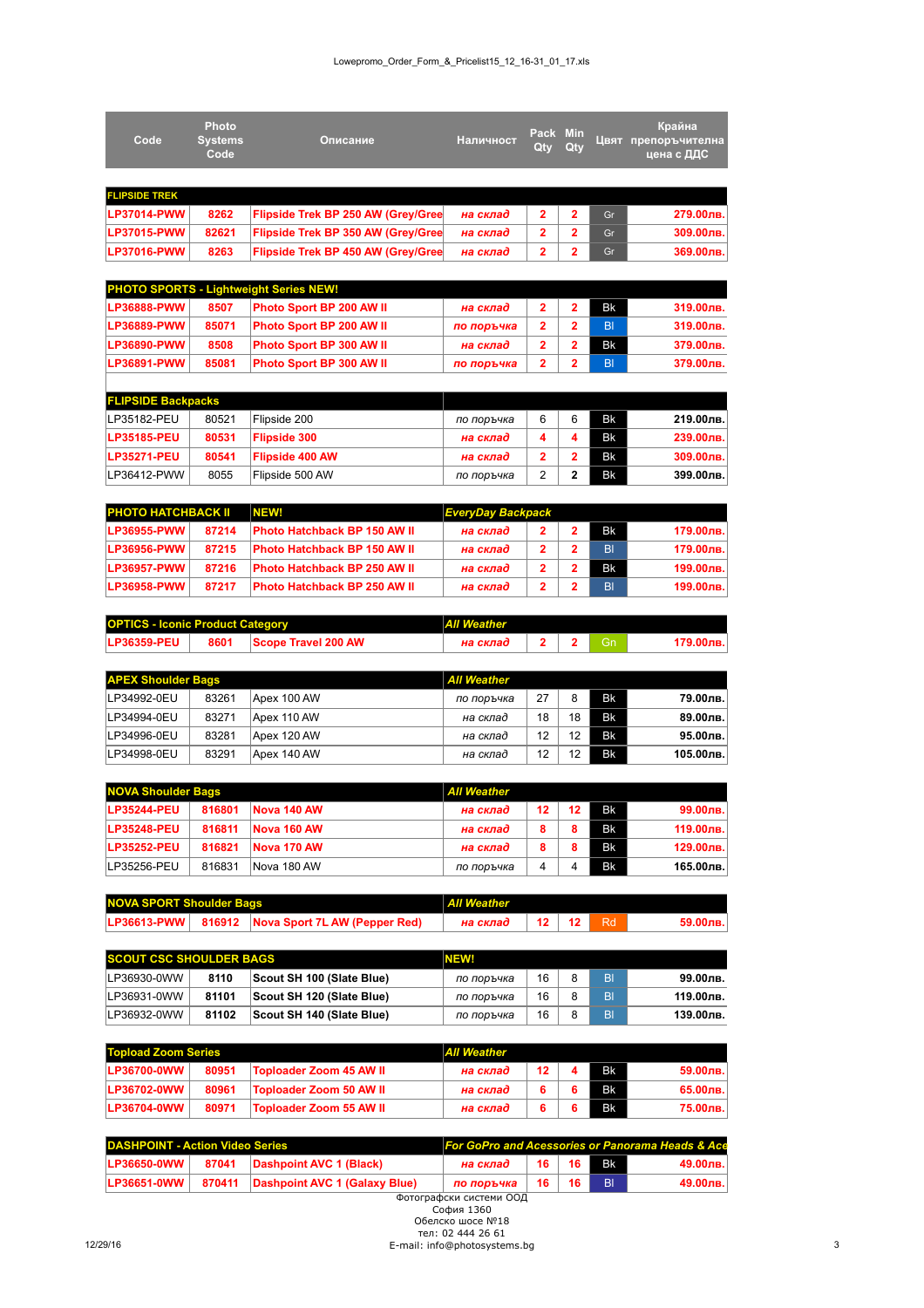| Code               | <b>Photo</b><br><b>Systems</b><br>Code | Описание                      | <b>Наличност</b> | Pack Min<br>Qty Qty |    |                | Крайна<br>Цвят препоръчителна,<br>цена с ДДС |
|--------------------|----------------------------------------|-------------------------------|------------------|---------------------|----|----------------|----------------------------------------------|
| <b>LP36653-0WW</b> | 87042                                  | Dashpoint AVC 2 (Black)       | на склад         | 16                  | 16 | Bk             | 59.00лв.                                     |
| LP36653-0WW        | 870421                                 | Dashpoint AVC 2 (Galaxy Blue) | по поръчка       | 16                  | 16 | B <sub>l</sub> | 59.00лв.                                     |

| <b>DASHPOINT II - Action Video Cases</b> |       | <b>For GoPro and Acessories</b> |          |        |  |           |          |
|------------------------------------------|-------|---------------------------------|----------|--------|--|-----------|----------|
| <b>LP36981-0WW</b>                       | 87043 | Dashpoint AVC 40 II (Black)     | на склад | $16-1$ |  | Bk        | 39.00лв. |
| LP36982-0WW                              | 87044 | Dashpoint AVC 60 II (Black)     | на склад | 16     |  | <b>Bk</b> | 55.00лв. |
| <b>LP36983-0WW</b>                       | 87045 | Dashpoint AVC 80 II (Black)     | на склад | 16.    |  | <b>Bk</b> | 69.00лв. |

| <b>VIEWPOINT - Action Video Series</b> |       | <b>For GoPro and Acessories</b> |          |  |  |           |           |
|----------------------------------------|-------|---------------------------------|----------|--|--|-----------|-----------|
| <b>LP36912-PWW</b>                     | 8800  | ViewPoint BP 250 AW (Black)     | на склад |  |  | <b>Bk</b> | 269.00лв. |
| <b>LP36915-PWW</b>                     | 88001 | ViewPoint CS 40 (Black)         | на склад |  |  | <b>Bk</b> | 55.00лв.  |
| <b>LP36914-PWW</b>                     | 88002 | ViewPoint CS 60 (Black)         | на склад |  |  | <b>Bk</b> | 79.00лв.  |
| <b>LP36913-PWW</b>                     | 88003 | ViewPoint CS 80 (Black)         | на склад |  |  | <b>Bk</b> | 99.00лв.  |

| <b>DRONEGUARD - Cases for Drones and Accessories</b> |       |                              |            |   |  |           |           |  |  |
|------------------------------------------------------|-------|------------------------------|------------|---|--|-----------|-----------|--|--|
| <b>LP36910-PWW</b>                                   | 8801  | <b>DroneGuard Kit (Mica)</b> | на склад   | 4 |  | <b>Bk</b> | 199.00лв. |  |  |
| <b>LP37013-PWW</b>                                   | 88014 | DroneGuard CS 200 (Black)    | на склад   | 4 |  | <b>Bk</b> | 149.00лв. |  |  |
| <b>LP36917-PWW</b>                                   | 88011 | DroneGuard CS 300 (Black)    | на склад   | 2 |  | <b>BK</b> | 279.00лв. |  |  |
| <b>LP36916-PWW</b>                                   | 88012 | DroneGuard CS 400 (Black)    | на склад   | 2 |  | <b>BK</b> | 329.00лв. |  |  |
| <b>LP36990-PWW</b>                                   | 88013 | DroneGuard BP 450 AW (Black) | по поръчка |   |  | Bk        | 489.00лв. |  |  |

**URBAN Products**

| <b>FASTPACK II Backpacks</b> |  | Daypack & AW Cover                           |          |  |  |  |              |  |
|------------------------------|--|----------------------------------------------|----------|--|--|--|--------------|--|
|                              |  | $ LP36870-PWW $ 805451 Fastpack BP 150 II AW | на склад |  |  |  | 199.00лв.    |  |
|                              |  | LP36869-PWW   805452   Fastpack BP 250 II AW | на склад |  |  |  | $259.00$ лв. |  |

| <b>TAHOE BACKPACKS</b> |       |                                   |          |  |  |                |           |  |  |
|------------------------|-------|-----------------------------------|----------|--|--|----------------|-----------|--|--|
| <b>LP36892-PWW</b>     | 8802  | Tahoe BP 150 AW II (Black)        | на склад |  |  | <b>Bk</b>      | 149.00лв. |  |  |
| <b>LP36893-PWW</b>     | 88021 | Tahoe BP 150 AW II (Horizon Blue) | на склад |  |  | B <sub>l</sub> | 149.00лв. |  |  |
| <b>LP36894-PWW</b>     | 88022 | Tahoe BP 150 AW II (Mineral Red)  | на склад |  |  | Rd             | 149.00лв. |  |  |

| <b>SLINGSHOT Backpacks</b> |  | All Weather                 |          |  |  |           |           |  |  |
|----------------------------|--|-----------------------------|----------|--|--|-----------|-----------|--|--|
| $ LP36898-PWW $            |  | 80711 SlingShot Edge 150 AW | на склад |  |  | <b>Bk</b> | 189.00лв. |  |  |
| $ LP36899-PWW $            |  | 80712 SlingShot Edge 250 AW | на склад |  |  |           | 225.00лв. |  |  |

| <b>PASSPORT SLING</b> |        |                           |          |   |           |           |
|-----------------------|--------|---------------------------|----------|---|-----------|-----------|
| LP36657-0WW           | 80272  | <b>Passport Sling III</b> | на склад |   | <b>Bk</b> | 99.00лв.  |
| LP36658-0WW           | 80271  | Passport Sling III        | на склад | 4 | Gr        | 119.00лв. |
| LP36655-0WW           | 802741 | <b>Passport Messenger</b> | на склад |   | <b>Bk</b> | 99.00лв.  |
| LP36656-0WW           | 802742 | <b>Passport Messenger</b> | на склад |   | Gr        | 99.00лв.  |

| <b>PHOTO CLASSIC BACKPACK NEW!</b> |       |                                        | the "modern Mini Trekker" |  |  |           |           |  |
|------------------------------------|-------|----------------------------------------|---------------------------|--|--|-----------|-----------|--|
| <b>LP36975-PWW</b>                 | 8080  | <b>Photo Classic BP 300 AW (Black)</b> | на склад                  |  |  |           | 199.00лв. |  |
| <b>LP36976-PWW</b>                 | 80801 | <b>Photo Classic BP 300 AW (Mica)</b>  | по поръчка                |  |  | <b>Mc</b> | 199.00лв. |  |

| <b>ADVENTURA II Shoulder Bags</b> |       |                         |          |    |    |           |             |  |
|-----------------------------------|-------|-------------------------|----------|----|----|-----------|-------------|--|
| <b>LP36866-0WW</b>                | 80462 | Adventura SH100 II NEW! | на склад | 18 | 18 | <b>Bk</b> | 29.00лв.    |  |
| <b>LP36865-0WW</b>                | 80463 | Adventura SH110 II NEW! | на склад | 12 | 12 | <b>Bk</b> | 39.00лв.    |  |
| <b>LP36864-0WW</b>                | 80464 | Adventura SH120 II NEW! | на склад | 12 | 12 | <b>Bk</b> | 49.00лв.    |  |
| <b>LP36863-0WW</b>                | 80465 | Adventura SH140 II NEW! | на склад |    | ឧ  | <b>Bk</b> | 59.00лв.    |  |
| <b>LP36862-0WW</b>                | 80466 | Adventura SH160 II NEW! | на склад | 12 | 12 | <b>Bk</b> | $69.00$ лв. |  |

| <b>PLOADER</b><br><b>TOF</b> |       |                                    |                      |  |           |  |
|------------------------------|-------|------------------------------------|----------------------|--|-----------|--|
| <b>LP36235-0WW</b>           | 80453 | TLZ 20 II NEW!<br><b>Adventura</b> | склас                |  | <b>Bk</b> |  |
|                              |       | . .                                | $\sim$ $\sim$ $\sim$ |  |           |  |